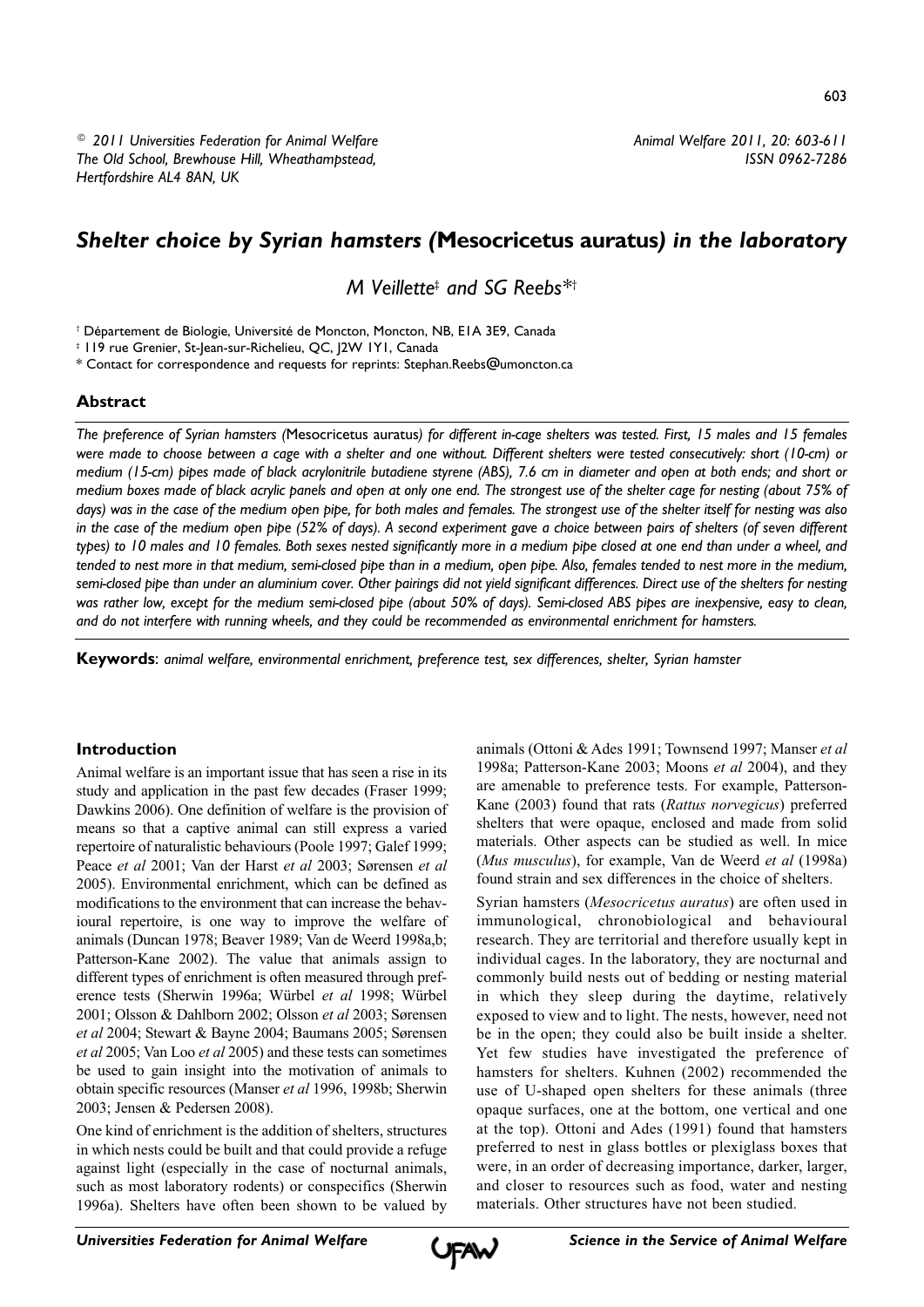#### **Figure 1**



Overhead view of the cage set up in Experiment I. Hatched lines show wheel placement, the grey background shows bedding, and the white square shows shelter placement. W and F represent water and food, respectively.

In our laboratory, where all cages include a running wheel (an important enrichment for hamsters; Sherwin 1998), the animals almost always build their nest out of bedding material (Lanteigne & Reebs 2006) in a corner of the cage underneath the wheel. Thus, the wheel seems to act as a partial shelter for the nest as well as a toy. However, whether the animals would prefer to have a true shelter added to their cage in addition to the wheel has, to our knowledge, never been tested. In the present study, we therefore offered hamsters a choice between two cages, one with a wheel only, and one with a wheel and a shelter. We tested different types of shelter but focused on types that were inexpensive, easy to build (or buy) and to clean, and of a size likely to fit in a cage without interfering with wheel function. In a follow-up experiment, we also offered hamsters a choice between various shelter types but in cages without wheels, to determine whether the shelter type that was preferred in the first experiment could also be recommended for an environment devoid of wheels, and to see whether its value remained high when set against a greater variety of other shelter types.

In a preliminary fashion, we also asked whether light intensity, experience, and gender could influence the choice or use of shelters. We predicted higher shelter use under stronger light intensity as hamsters are mostly nocturnal and might have an aversion to bright light. We had no particular prediction for experience or gender, but we point out that minor sex differences can sometimes be found in welfare studies on hamsters (eg Beaulieu & Reebs 2009; Veillette & Reebs 2010) and therefore that it is worthwhile to test both sexes separately (see also Zucker & Beery 2010).

# **Experiment 1**

#### Materials and methods

#### *Animals, materials and methods*

Methodology was approved by the Université de Moncton, Canada, animal care committee (protocol # 07-10). Syrian hamsters (15 males and 15 females) were purchased from Charles River, Canada. Each was 60 days old at the start of the experiment. None had experienced shelters before. Sexes were tested separately to prevent olfactory or acoustical interaction between them. Each sex was placed in a room where temperature was set at 20°C and humidity at 45–60%. The light:dark cycle was 14:10 h, provided by a mixture of incandescent and fluorescent lights. Depending on the experimental conditions, light intensity was either 30–45 lux (dim) or 700–1,000 lux (bright) as measured with a Gossen Lunasix® photometer (Gossen Foto und Lichtmesstechnik, GmbH, Nuremberg, Germany) at cage level. The first intensity is about that of an unlit room with north-facing windows, whereas the second corresponds to a brightly lit room. These values were judged suitably different to cover the range of light intensities likely to be found in most laboratory settings, and to test for any possible effect of bright light.

Each hamster was housed singly in a set-up made of two Nalgene® polypropylene cages (Nalge Nunc International, Penfield, NY, USA) (white and opaque, each  $42 \times 22 \times 21$  cm [length  $\times$  width  $\times$  height]) that were connected together by one Habitrail® (Hagen Inc, Montreal, Quebec, Canada) section (a transparent tube  $18 \times 6.4$  cm [length  $\times$  diameter]; Figure 1). In each cage, hamsters had access to a stainless steel running wheel (Nalgene®, F-size for rats; 35 cm in diameter), food pellets (Pro Lab Diet, PMI Nutrition International, St Louis, Missouri, USA) in an overhead food hopper, and distilled water (also overhead). Pine shavings (Royal Wood Shavings Inc, St Nicholas, Quebec, Canada) were used as bedding; 1 cm deep. These are the cages (single, not connected) that are routinely used to house hamsters in our laboratory (eg Reebs & St-Onge 2005; Beaulieu & Reebs 2009) and in which hamsters normally build nests in a corner underneath the wheel.

This experiment offered a choice between a cage that contained a shelter and a cage devoid of a shelter. Four shelter types were tested: short pipe, medium pipe, short box, and medium box. The pipes, made of acrylonitrile butadiene styrene (ABS), were 7.6 cm in diameter, and either 10-cm long (short) or 15-cm long (medium). They were open at both ends. The boxes were made of acrylic panels and either  $10 \times 7.6 \times 7.6$  cm (short) or  $15 \times 6.4 \times 7.6$  cm (medium). They were open (ie panel missing) on the bottom and at one end only. All these shelters were black and opaque, and all shelter materials were obtained from local hardware stores.

The tests consisted of consecutive timeperiods, each lasting 9–10 days, except for periods 6(a) and (b) which, for logistical reasons, lasted only 4–5 and 7–8 days, respectively. First, the light intensity was set to dim. Then, period 1 took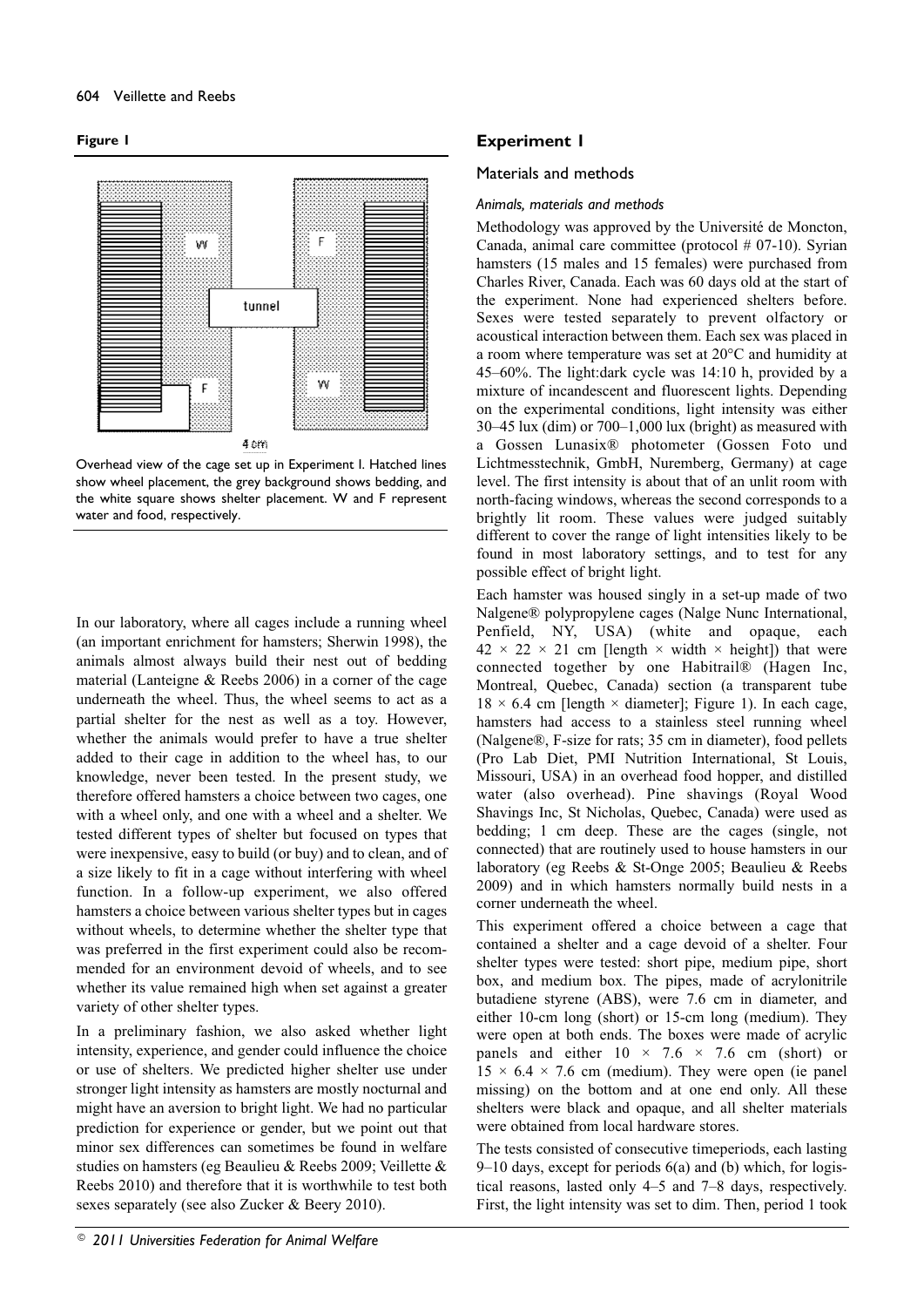place, and this was simply a habituation period during which no shelter was present in any of the two cages. Then, in period 2, half of the hamsters were assigned a short pipe and half a short box. The shelters were randomly assigned to a side (left or right cage), and the other cage in the pair had no shelter. In period 3, the hamsters were given the opposite shelter (ie hamsters that had had the pipe got the box and *vice versa*). The same methods were applied for periods 4 and 5, but with the medium box and medium pipe. In period 6(a), the short pipe was brought back for all hamsters, to see if experience (prior exposure to shelters) would have altered their preference for this shelter type. Then, in period 6(b), the short pipe remained but the light intensity was increased from dim to bright, to see if bright light would increase the animals' use of the shelter. Finally, for period 7, the light remained bright and the medium pipe was brought back for all hamsters. Between each period, a day was used for cage cleaning, during which the animals were closely inspected and weighed.

Each day throughout each period, twice during the daytime but separated by a minimum of 4 h, each cage was observed to note where nest sites were (ie where the animals slept). Nest sites were defined as a mound of bedding pushed up around the hamsters. We decided to carry out observations twice a day in case the animals would change nest location during the same day, but such moves turned out to happen very seldom (less than 4% of hamster-days). Hamsters, however, often changed nest location from day-to-day (or, more precisely, from one block of consecutive days to another block of consecutive days). Data analysis was performed on the percentages of observations, but here we often use the term 'percentage of days' as a more informative approximation of the hamsters' behaviour. Both percentages were very similar.

Presence of the nest in the cage with a shelter (whether the nest was in the shelter *per se* or outside of it) was coded as '1' and presence in the other cage was coded '0'. Binomial tests were first used to determine whether the proportion of animals that used the shelter cage more than the non-shelter cage was significantly different than random. Then, Cochran-Mantel-Haenszel statistics using the FREQUENCY procedure in SAS® version 9.1 (SAS® 2007, SAS Institute Inc, Cary, NC, USA) were used to test associations between shelter type and cage choice controlling for gender according to methods in Stokes *et al* (2000). If an association was found, a generalised estimating equation (GEE) was developed with the GENMOD procedure (SAS® 2007) and used to control for the effect of repeated measures. It was also used, with independent contrasts, to test for any effect of light intensity (comparing period 6[a] with 6[b], and periods 4 and 5 with 7), experience (periods 2 and 3 versus 6[a]), order of shelter presentation (period 2 versus 3, and period 4 versus 5), and shelter type. The contrasts were done on the sexes separately. All significance thresholds were placed at the 0.05 level. *P*values between 0.05 and 0.10 were considered a tendency and are reported as such.

#### Results and discussion of Experiment 1

Figure 2(a) shows the percentage of days males and females were found nesting in the shelter cage (whether the nest was in the shelter *per se* or outside of it). The only times binomial tests showed a significant proportion of the animals using the shelter cage more often than the non-shelter cage was when the shelter was the medium pipe (periods 4–5, 11 out of 15 females and 12 out of 15 males, and period 7, 14 out of 15 females and 12 out of 15 males), and also (but only for females) the second time the short pipe was presented (periods 6[a], 14 out of 15 females, and 6[b], 12 out of 15 females). These preferences are also reflected in a significant Cochran-Mantel-Haenszel statistic (males [3] = 91.25,  $P < 0.0001$ ; females [3] = 85.73,  $P < 0.0001$ ) and in independent contrasts showing that both males and females had a tendency to use cages with pipes more than cages with boxes (males:  $\chi^2$  = 3.64, df = 1, *P* = 0.056; females:  $\chi^2$  = 3.55,  $df = 1, P = 0.059$  and used cages with medium pipes more than the other three shelter types (males:  $\chi^2 = 3.84$ , df = 1, *P* = 0.049; females:  $\chi^2$  = 3.92, df = 1, *P* = 0.047).

There was no significant effect of the order of shelter presentation for either sex (ie the results of periods 2 and 3 were similar, as were the results of periods 4 and 5). There was also no significant effect of light intensity and experience for males. There was a significant effect of light intensity for females, but only in the case of cages with medium pipes, which were used more often in period 7 than in periods 4–5 ( $\chi^2$  = 4.45, df = 1, *P* = 0.035). There was also a significant effect of experience for females, as the shelter cage was used more the second time the short pipe was presented ( $\chi^2 = 4.71$ , df = 1, P = 0.03). This effect of experience casts doubt on whether the previously mentioned effect of light intensity was truly about light, as it could also be an effect of experience.

Figure 2(b) shows the actual use of the shelters themselves for nesting (ie the hamster and surrounding mound of bedding material were inside the shelter). For males, the mean (± SEM) percentage of days spent in the different shelter types, all periods confounded, was  $2 \left( \pm 1 \right)$ % for the short pipe,  $4 (\pm 3)\%$  for the short box, 9 ( $\pm 4\%$ ) for the medium box and 53 ( $\pm$  8)% for the medium pipe. For females, the average percentage of days was  $2 (\pm 1)\%$  for the short pipe,  $10 (\pm 5)\%$ for the short box,  $17 \ (\pm 9)\%$  for the medium box and 51 ( $\pm$  8)% for the medium pipe. The number of hamsters nesting in the medium pipe consistently (more than 50% of the time) was 21 out of 30 hamsters. In contrast, only 2 out of 30 hamsters consistently used the short pipe, 2 out of 30 for the short box, and 3 out of 30 for the medium box. When not nesting in the shelters provided, the hamsters nested under the wheel an average of 95% of total observations.

These results show that, of the four shelter types tested, only the medium pipe holds potential as a recommendation for enrichment in cages with wheels. Cages that held such a shelter were significantly preferred over cages without. However, actual use of the shelter itself for nesting was only moderate (around 50% of days). This suggests that pipes hold an attraction not only as shelters but perhaps also as toys (to climb onto, for example) or as means to add complexity to the environment.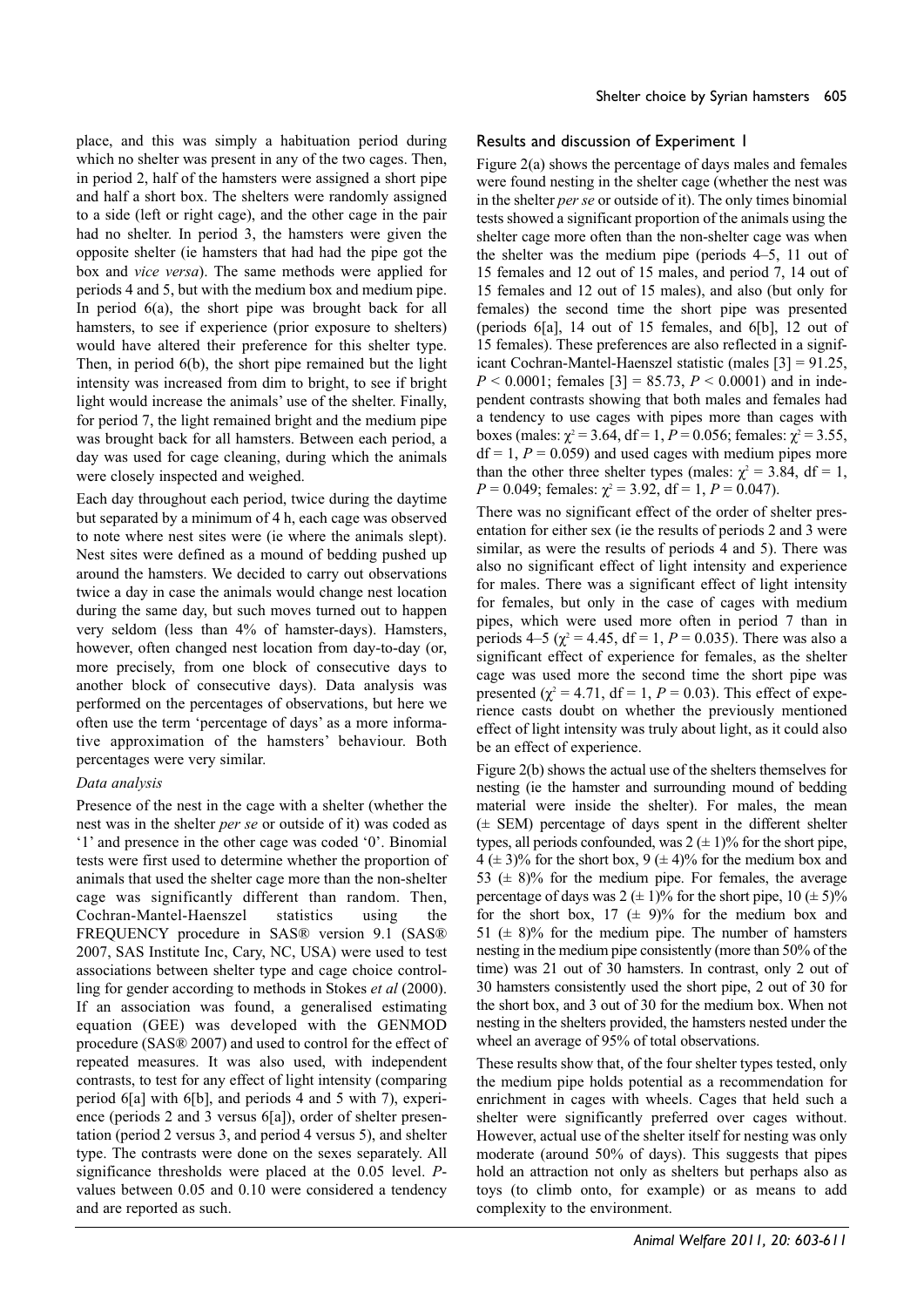



Mean (± SEM) proportion of days when male (dark bars) and female (grey bars) hamsters were found in (a) the shelter cage or (b) in the shelter itself in Experiment  $1$  (n = 15). The dashed line at 50% in (a) shows the random choice level. The shelter types and light intensities on the X-axis are presented in chronological order.

#### **Figure 3**



Overhead view of the cage set-up in Experiment 2. Legend as in Figure 1.

### *© 2011 Universities Federation for Animal Welfare*

#### Experiment 2

#### Materials and methods

#### *Animals, materials and methods*

Again, the methodology was approved by the Université de Moncton animal care committee (protocol  $#07-10$ ). On this occasion, 10 male and 10 female Syrian hamsters were used, all 60 days old at arrival from Charles River, Canada, and all without prior experience of shelters. As in the first experiment, males were tested separately from females. The light:dark cycle was kept at 14:10 h. The same two light intensities as in Experiment 1 were used: dim (30–45 lux) and bright (700–1,000 lux) at cage level. Temperature was again set at 20°C and humidity between 45 and 60%.

Three Nalgene ® polypropylene cages (as in the first experiment) were connected by a Habitrail® tunnel system that formed a 'T' (Figure 3). The cage at the tip of the T had a 35 cm running wheel (Nalgene®, F-size for rats) and nothing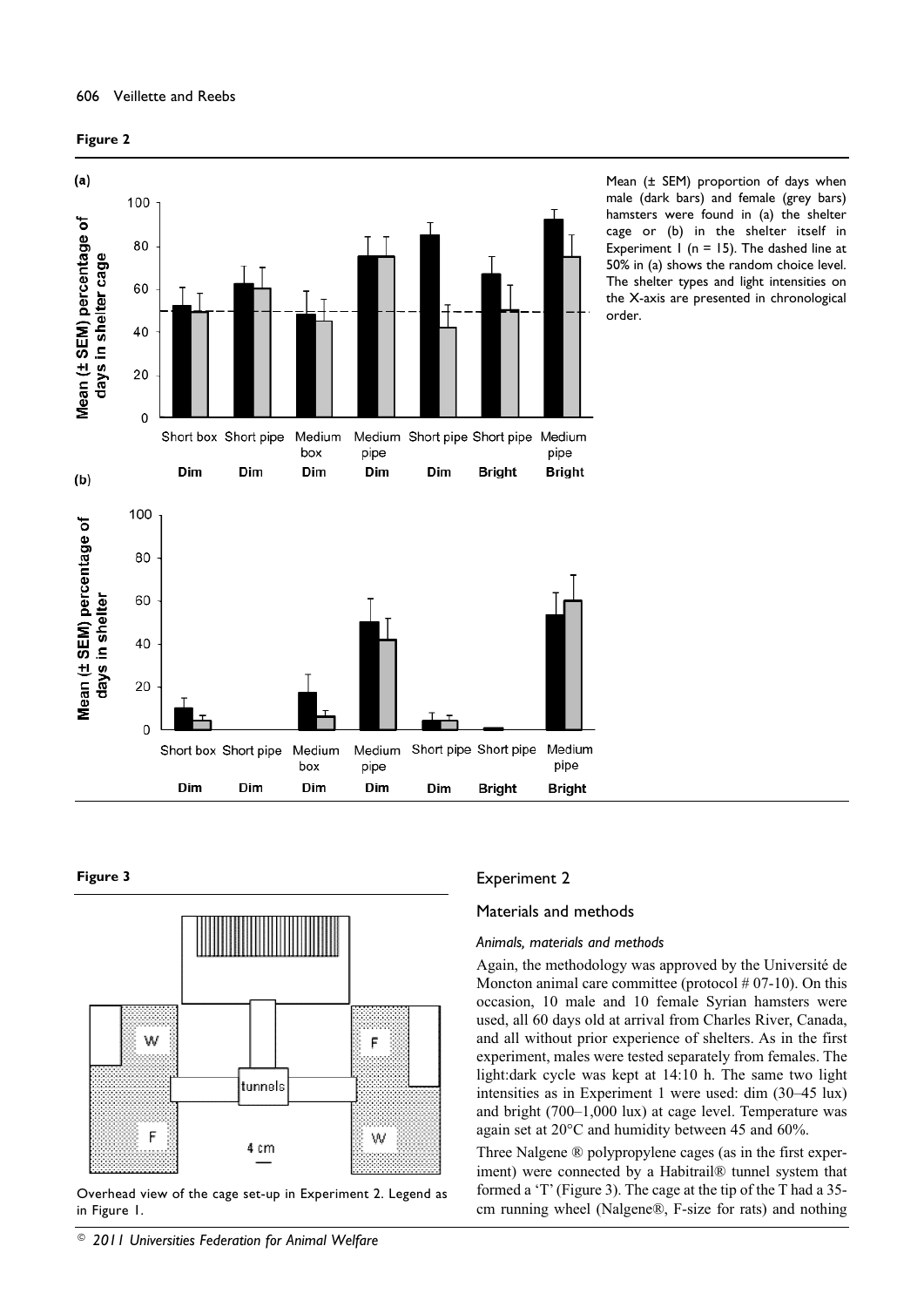else (especially no bedding, thus discouraging the animals from nesting there). The left and right cages had pine shavings as bedding (1 cm deep), as well as water and food pellets (Pro Lab ®, Lab Diet) accessible from a hopper, but no wheels. Such a set-up maintained wheel access for the hamsters (an important enrichment for them) but allowed shelters to be compared in pairs in cages that were used as living quarters without a wheel being present in them.

The shelter types studied were: (i) medium, open pipe: the same 15-cm long ABS pipe that had been preferred in Experiment 1; (ii) medium, semi-closed pipe: the same but with one end blocked with an ABS cover; (iii) long, open pipe: an ABS pipe 20-cm long open at both ends; (iv) medium semi-closed box: the same  $15 \times 7.6 \times 7.6$  cm acrylic box as in Experiment 1; (v) wheel: a 35-cm running wheel (additional to the one in the third cage); (vi) aluminum cover: aluminum paper covering about a quarter of the top of the cage (24  $\times$  15 cm [length  $\times$  width]); or (vii) deep bedding: a layer of pine shavings 10-cm deep instead of 1 cm, allowing hamsters to dig a nest in it.

During 10 consecutive periods lasting 10 days each, different pairs of shelters were given, with the exception of period 1 which was a habituation period with no shelters present. Table 1 presents the pairs used in each period.

As in Experiment 1, nest location was noted via instantaneous sampling twice daily throughout each period. Inbetween each period, a day was used for cage cleaning, animal inspection and weighing.

#### *Data analysis*

The percentage of days when the nest was inside a given shelter was the only dependant variable considered (as opposed to Experiment 1, where we also looked at shelter cage use). Pair-wise differences between shelters were tested with a Wilcoxon matched-pairs signed rank (Siegel 1956) following a False Discovery Rate adjustment (Benjamini & Hochberg 1995). To test for the effects of light intensity and experience on differences in shelter choice, a non-parametric ANOVA was used (the conditions for a parametric test were not respected, so variables were rank-transformed). All assumptions for these tests were verified by looking at the symmetry of differences. Repeated measures were not considered because of the small sample size, but there was no indication that this would significantly affect the analysis as the tests were adjusted for experiment-wise error and the variability within subjects was fairly low across the periods. The significance threshold was set at 0.05 and *P*-values between 0.05 and 0.10 were considered as tendencies. All analyses were performed on SAS® version 9.1 (SAS®, SAS Institute Inc 2007).

#### Results and discussion of Experiment 2

No hamster nested in the wheel cage at the tip of the 'T' (with only one exception, and this only on one day), and no hamster moved bedding there in any significant amount. Very few hamsters changed nest location within the same day (3% of observations for males and 2% for females). These few nest translocations may have been caused by

**Table 1 Pairs of shelters and light intensity used in Experiment 2.**

| Period | <b>Shelter A</b>                          | <b>Shelter B</b>                  | <b>Light intensity</b> |
|--------|-------------------------------------------|-----------------------------------|------------------------|
| I      | None                                      | None                              | Dim                    |
| 2      | pipe                                      | Medium, open Long, open pipe      | Dim                    |
| 3      | As $2$                                    | As 2                              | Bright                 |
| 4      | closed pipe closed box                    | Medium, semi- Medium, semi-       | Dim                    |
| 5      | Medium, semi- Deep bedding<br>closed pipe |                                   | Dim                    |
| 6      | closed pipe                               | Medium, semi- Aluminium cover Dim |                        |
| 7      | As $2$                                    | As 2                              | As 2                   |
| 8      | Medium, semi- Wheel<br>closed pipe        |                                   | Dim                    |
| 9      | Medium, semi- Medium, open<br>closed pipe | pipe                              | Dim                    |
| 10     | As 6                                      | As 6                              | Bright                 |

disturbance during the earlier daily observation, even though great care was taken to minimise such disturbances. Figure 4 shows shelter use in the different periods, and Table 2 summarises the results of the tests for the effects of experience and light intensity. For the effect of experience, periods 2 and 7 were compared. For the effect of light intensity, period 2 was compared to 3 and period 6 to 10. No significant effect of either experience or light was found. The only tendency was for a lesser use of the aluminum cover in period 10 as compared to 6.

For the Wilcoxon signed rank sequential tests, some periods were dropped because the number of hamsters having nested in a shelter at least once (n) was too low to perform the test: period 2 (males:  $n = 3$ ; females:  $n = 4$ ), period 3 (males:  $n = 2$ ; females:  $n = 2$ ) and period 7 (males:  $n = 0$ ; females:  $n = 1$ ). These periods had the medium and long open pipes as shelter types. The percentage of days these shelters were in use for nesting never exceeded 15% on average. This was considered indicative of a lack of preference for these shelter types and it justified not pursuing the analysis of these periods any further.

Among the other periods, only period 8 showed a significant difference between shelters, the medium, semiclosed pipe being preferred over the wheel, and this for both sexes (adjusted *P* < 0.05). Some periods also showed a statistical tendency toward differences between shelters (non-adjusted  $P < 0.05$ ; adjusted  $P = 0.09$  for males, adjusted  $P = 0.06$  for females): medium, semi-closed pipe over medium open pipe (period 9), and medium semiclosed pipe over aluminum cover in bright light (period 10, for females only). The other pairs yielded no significant differences. It is noteworthy, however, that in both periods 5 and 6 the mean use of the medium, semi-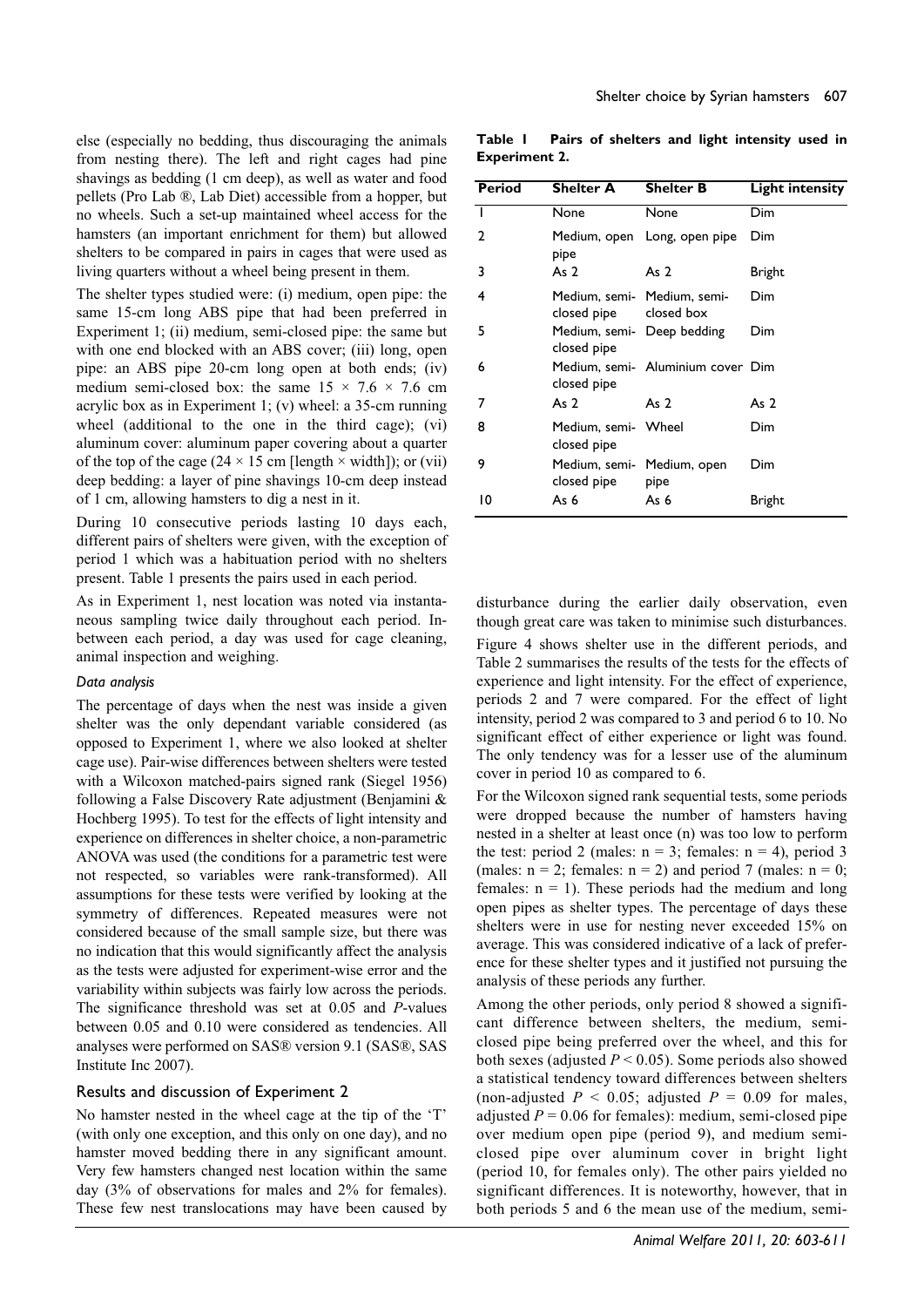



Mean (± SEM) proportion of days when male (dark bars) and female (grey bars) hamsters were found directly nesting in the different shelter types in Experiment 2 (n = 10). Pairs of shelters (top versus bottom) and light intensities are presented in chronological order along the X-axis.  $L = long$ ;  $M = medium$ ;  $Op = open$ ;  $Cl = semi-closed$ .

| Table 2 Non-parametric ANOVA results for experience and lighting effects on shelter use by Syrian hamsters. Bold |  |  |  |
|------------------------------------------------------------------------------------------------------------------|--|--|--|
| values show a statistical tendency.                                                                              |  |  |  |

| <b>Gender</b> | <b>Test</b> |                  | <b>ANOVA F-value</b> | df                | P-value |  |
|---------------|-------------|------------------|----------------------|-------------------|---------|--|
| <b>Males</b>  | Experience  | Medium pipe      | 2.161                | $\overline{1,18}$ | 0.159   |  |
|               |             | Long pipe        | 1.000                | 1,18              | 0.331   |  |
|               | Light       | Medium pipe      | 0.479                | 1,18              | 0.498   |  |
|               |             | Long pipe        | 0.005                | I, I8             | 0.946   |  |
|               | Light       | Semi-closed pipe | 1.475                | 1,18              | 0.240   |  |
|               |             | Aluminium        | 3.299                | I, I8             | 0.086   |  |
| Females       | Experience  | Medium pipe      | 1.003                | 1,18              | 0.330   |  |
|               |             | Long pipe        | 1.140                | I, I8             | 0.300   |  |
|               | Light       | Medium pipe      | 0.472                | I, I8             | 0.501   |  |
|               |             | Long pipe        | 0.002                | I, I8             | 0.967   |  |
|               | Light       | Semi-closed pipe | 0.062                | I, I8             | 0.806   |  |
|               |             | Aluminium        | 3.620                | I, I8             | 0.073   |  |

closed pipe was higher than that of its alternative, except for females with deep bedding in period 5 (Figure 4).

If the hamsters did not nest in the shelters, they often nested next to the shelters (for males and females, respectively, 69 and 71% of all observations of hamsters not in shelter). Also, if the hamsters did not use the shelter as nest sites, they often used them as latrines or for food storage (M Veillette, personal observation 2008).

Overall, these results indicate a general preference for the medium, semi-closed pipe. The average (mean  $[\pm$  SEM]) use of this shelter, calculated as a percentage of days in the shelter independent of period, light intensity and experience, was 49 ( $\pm$  8) (7/10 individuals above 50% mean use) for males, and 50  $(\pm 7)$  (5/10 above 50% mean use) for females. Conversely, the average percent use of the other shelters by males and females was only, respectively,  $7 (\pm 5)$ and 6  $(\pm 4)$  for the long, open pipe; 6  $(\pm 3)$  and 2  $(\pm 2)$  for the medium, open pipe;  $12 \ (\pm 7)$  and  $19 \ (\pm 11)$  for the medium, semi-closed box; 21 ( $\pm$  9) and 49 ( $\pm$  13) for the deep bedding; 22 ( $\pm$  8) and 12 ( $\pm$  7) for the aluminum cover; and  $6 \neq 5$  and 0 for the wheel.

The low use of the medium, open pipe is curious when compared to the 50% use of this shelter in Experiment 1. This result, however, can be explained (and reconciled with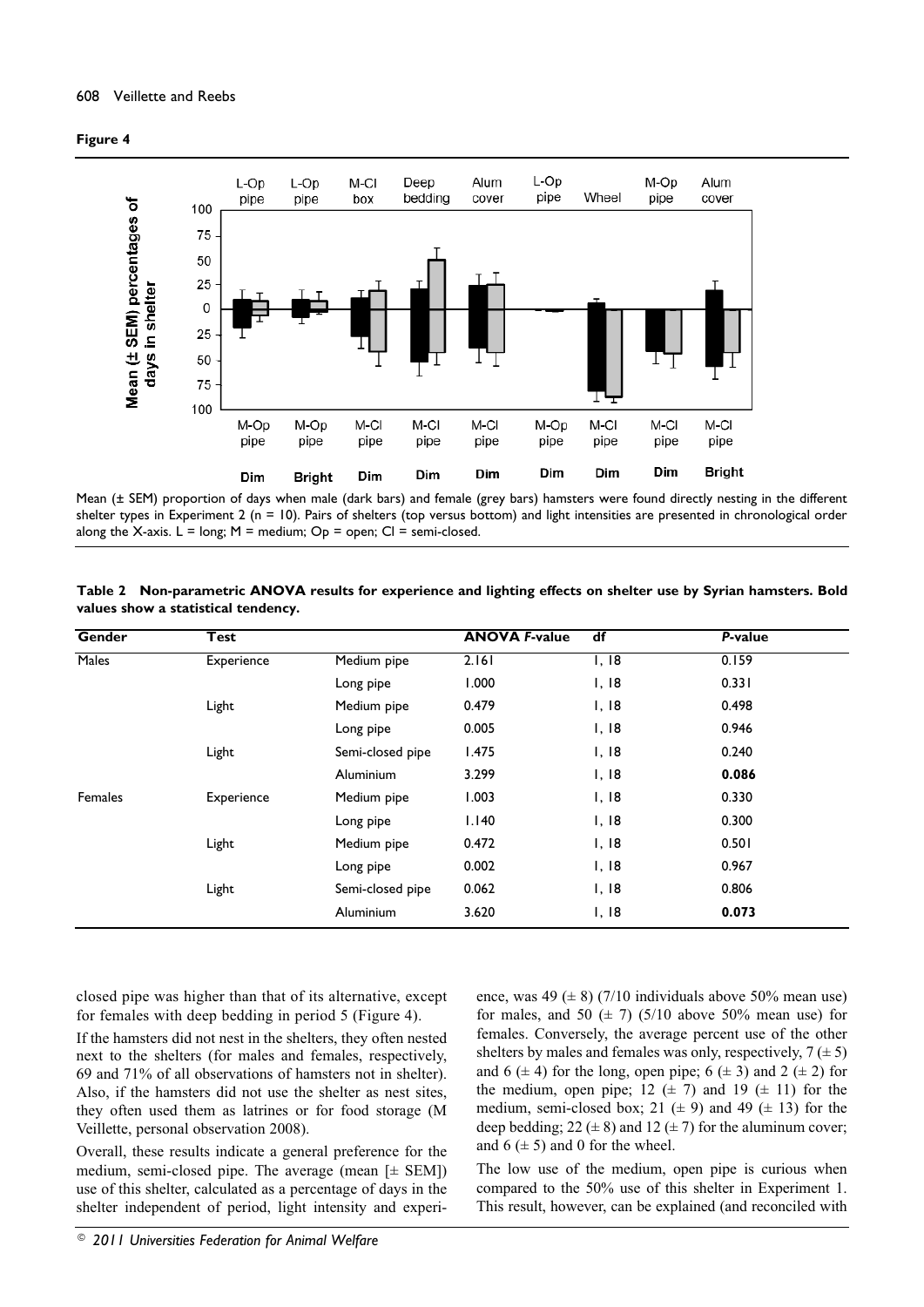a preference for a semi-closed pipe) when one considers the different placement of the open pipes between the two experiments. In the first experiment, the shelters were placed between the wheel and the walls (Figure 1) and pushed against the side wall, as this was the only location that did not hamper access to food and water. In the second experiment, the shelter could be placed parallel to the long axis of the cage (Figure 3) since the absence of a wheel guaranteed access to food and water even with the shelter present. The shelter placement of the medium open pipe in the first experiment could be considered as semi-closed as the hamsters could not push the shelter as far off the wall as in the second experiment, and the wall of the cage commonly blocked one end. In the second experiment, the pipe remained open at both ends. Thus, the difference in medium, open pipe use between Experiments 1 and 2 can actually be seen as support for the notion that a semi-closed pipe is preferred.

That the hamsters preferred a semi-closed pipe is interesting as this type mimics the burrow chambers these animals would build in the wild. These chambers would consist of a main nesting chamber (10–20 cm wide) with a few side chambers for soiling sites and storage and many exit tunnels (Gattermann *et al* 2001).

It is noteworthy that female hamsters nested in the deep bedding as often as in the semi-closed pipe in period 5. In part, this may reflect the fact that of all the shelter types, deep bedding was the only one for which choosing its cage guaranteed the use of that shelter (hamsters choosing the deep bedding cage had no choice but to nest in the bedding), thus boosting its use index. Nevertheless, the 49% use of deep bedding by females was markedly higher than the 21% use by males over the same period. It may be that females are more prone to building well-insulated nests, something that is easier to do in deep bedding, but this remains to be studied further.

# **General discussion**

Overall, changes in light intensity had little effect on shelter use, which was in stark contrast to our expectations. Most rodents prefer a dark shelter to a transparent one and will use it slightly more often under stronger light intensity (Ottoni & Ades 1991; Manser *et al* 1998b). Perhaps the lack of effect observed here was a function of habituation, as young hamsters do not have access to shelters at the breeding farm we purchased them from. By 60 days of age, they may have been sufficiently exposed to room lights to remain unaffected by them. It is also possible that lighting levels higher than those used here might have an effect. The high intensity given to the hamsters here was equivalent to that of a brightly lit room. It would be interesting to see whether a level closer to daylight would increase shelter use; however, such a level would be unrealistic for most laboratory settings. Finally, we varied light intensity only for a small subset of all shelters tested. There may yet be some types of shelter for which an effect of light intensity could be found. However, the preferred shelter (the medium semi-closed pipe) was tested under both light intensities, without any significant change in its use by hamsters, and thus the recommendation we make for it (see below) should apply to normal lighting conditions in the laboratory.

There was also little effect of experience on shelter use or choice. In Experiment 1, the males did not alter their use of the shelter cage the second time the short pipe was presented. In Experiment 2, both males and females did not alter their choice and use of shelters the second time the medium, open pipe versus long, open pipe pairing was presented. The only effect of experience was found in Experiment 1 and only for females, as they used the shelter cage more often the second time the short pipe was presented. All these results must be considered preliminary only, as we did not test all shelters for experience and did not test over very long periods of time. With the caveat of possible sex differences in mind, our tentative conclusion is that experience does not greatly alter shelter use and choice in the short term.

Results from males and females were remarkably similar, the most notable exception being the greater use of deep bedding as a shelter by females. It seems likely that conclusions from studies on sheltering hamsters could be safely extended from one sex to the other, though small peculiarities might be missed were only one sex tested (see Zucker & Beery 2010).

As was found with mice (Van Loo *et al* 2005), hamsters discriminated between some of the different shelters offered. Of all the shelters tested, the medium, semi-closed pipe was favoured. In our first experiment, hamsters occupied cages with a medium pipe more than cages without shelters (other than the wheel) and more than cages with other types of shelter. They also nested directly in medium pipes more than in short pipes or in boxes. In our second experiment, there was a general preference for nesting directly in the medium, semi-closed pipe.

Despite being the favourite choice, the medium-length, semi-closed pipe was not used for nesting more than 55% of the time on average, even when no wheel was present in the cage. Perhaps other shelter types could exert a stronger attraction (see Duncan 1978 for more on this common shortcoming of preference tests). For example, the semiclosed pipe was only of medium length (15 cm). Perhaps a longer one (20 cm, a length we tested in Experiment 2 but only for open pipes) would be even better. However, one should bear in mind that the longer or larger a shelter is, the more likely it is to interfere with the running wheel in a standard-size cage. Hamsters seem to place great value on running wheels as environmental enrichment (Sherwin 1998), and ideally shelters should be selected not only for their intrinsic value, but also with a practical view to fit them in a cage that already contains a running wheel.

Another practical aspect of shelters is that they should not interfere unduly with visual inspection of the animals. As such, the semi-closed pipes were not ideal for they completely hid the hamsters. This may be why, in fact, the animals preferred them, though this remains to be tested by comparing opaque and transparent pipes (see also Ottoni & Ades 1991). Tipping the pipes to extract the hamster would cause undoubted stress and probably damage the nest inside. However, it was our subjective impression that hamsters in pipes were not more difficult to handle and did not become more aggressive than others. A similar finding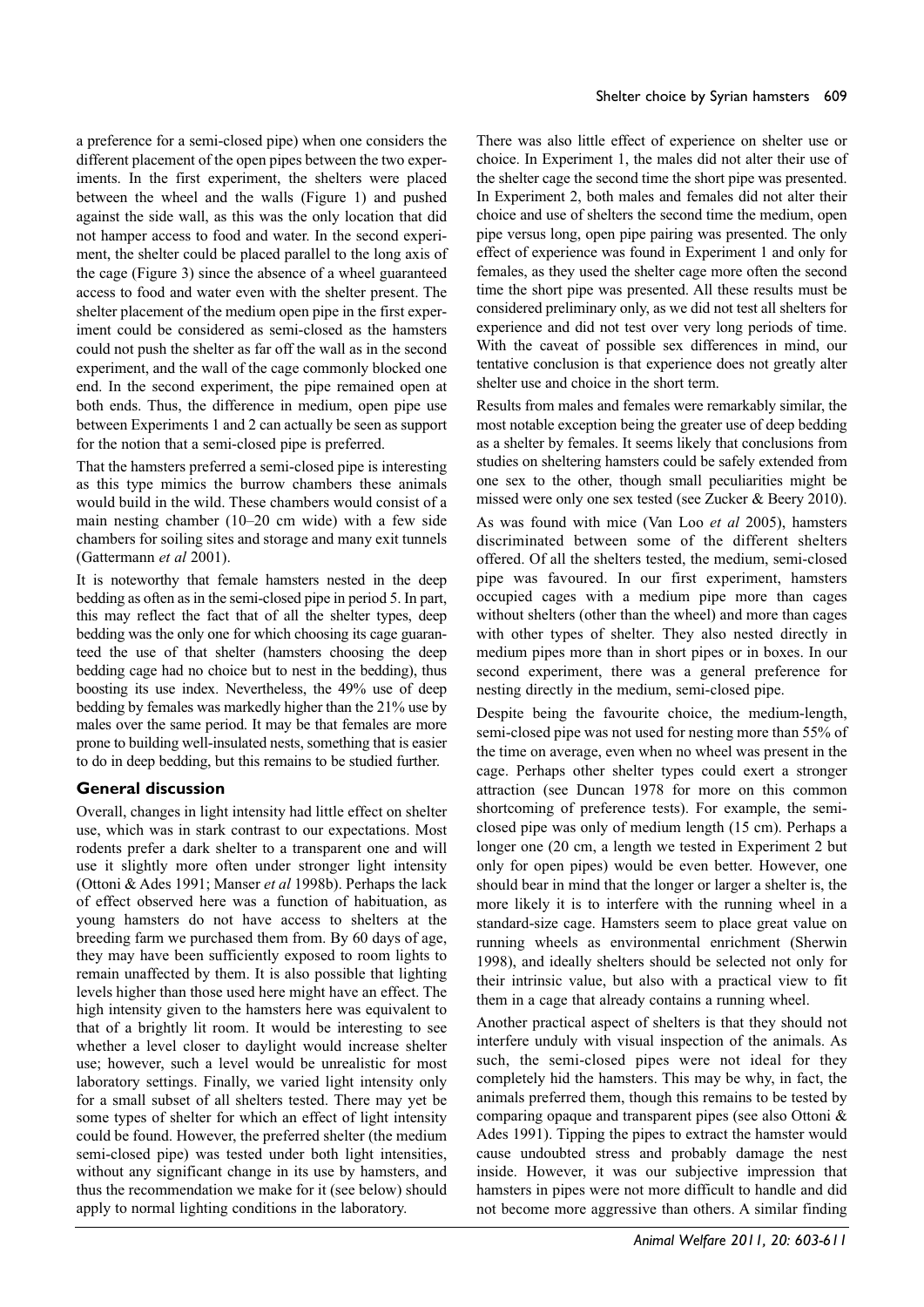has also been reported for mice (Moons *et al* 2004). Nevertheless, the possible negative impact of opaque and semi-closed shelters on frequent visual observations or frequent manipulations of hamsters (ie for blood sampling and weighing) remains to be evaluated.

Finally, it should be noted that the present study concentrated only on the usefulness of shelters as potential nesting sites. It is likely that sheltering structures could also be used as toys or for climbing, pushing, or storing (M Veillette, personal observation 2008; Olsson & Dahlborn 2002), but we did not conduct any observations at night and therefore have no data on such use. Some shelters could also be used as a gnawing substrate, though we saw no evidence of this on the ABS and acrylic structures used here, at least for the limited duration of our experiments. Future studies would be needed to directly observe and measure multiple uses of shelters by hamsters, and conduct preference tests accordingly, possibly pitting shelters against other types of toys. The fact that hamsters can manipulate their shelters also has an impact on the possible recommendation of some shelter types. For example, hamsters in our experiments sometimes overturned their boxes (M Veillette, personal observation 2008), thus decreasing their usefulness as shelters. The circular pipes did not have this drawback.

#### **Animal welfare implications and conclusion**

Overall, hamsters of both sexes preferred semi-closed 15 cm long ABS pipes to other shelter types. They nested directly in such pipes approximately 50% of the time, even when a running wheel was available to them to nest under. ABS pipes are relatively inexpensive and easy to obtain (all parts were bought from a hardware store) and are easy to clean. Moreover, up to a certain length they do not interfere with running wheels. With further study on the strength of the animal's motivation to obtain shelters of this type (eg Sherwin 1996b), and with the caveat that such shelters may completely hide the animal from view, it is possible to recommend the use of semi-closed ABS pipes as an environmental enrichment for laboratory hamsters.

# **Acknowledgements**

We thank Gaétan Moreau for his help with the statistical analyses, and the Université de Moncton biology discussion group for comments on early drafts of the manuscript. Financial support came from the Faculté des Études Supérieures et de la Recherche de l'Université de Moncton, and from the Natural Sciences and Engineering Research Council of Canada, in the form of research grants to SGR.

# **References**

**Baumans V** 2005 Environmental enrichment for laboratory rodents and rabbits: requirements of rodents, rabbits and research. *ILAR journal 46*: 162-170

**Beaulieu A and Reebs SG** 2009 Effects of bedding material and running wheel surface on paw wounds in male and female Syrian hamsters. *Laboratory Animals 43*: 85-90

**Beaver BV** 1989 Environmental enrichment for laboratory animals. *ILAR News 31(2)*: 5-11

**Benjamini Y and Hochberg Y** 1995 Controlling the false discovery rate: a practical and powerful approach to multiple testing. *Journal of the Royal Statistical Society B57*: 289-300

**Dawkins MS** 2006 A user's guide to animal welfare science. *TRENDS in Ecology and Evolution 21(2)*: 77-82

**Duncan IJH** 1978 Letter to the editor: the interpretation of preference tests in animal behaviour. *Applied Animal Ethology 4*: 197-200

**Fraser D** 1999 Animal ethics and animal welfare science: bridging the two cultures. *Applied Animal Behaviour Science 65*: 171-189 **Galef BG** 1999 Environmental enrichment for laboratory rodents: animal welfare and the methods of science. *Journal of Applied Animal Welfare Science 2*: 267-280

**Gattermann R, Fritzsche P, Neumann K, Al-Hussein I, Kayser A, Abiad M and Yakti R** 2001 Notes on the current distribution and the ecology of wild golden hamsters (*Mesocricetus auratus*). *Journal of Zoology 254*: 359-365

**Jensen MB and Pederson LJ** 2008 Using motivation tests to assess ethological needs and preferences. *Applied Animal Behaviour Science 113*: 340-356

**Kuhnen G** 2002 Comfortable quarters for hamsters in research institutions. In: Reinhardt V and Reinhardt A (eds) *Comfortable Quarters for Laboratory Animals* pp 33-37. Animal Welfare Institute: Washington. www.awionline.org/pubs/cq02/CQindex.html#contents) **Lanteigne M and Reebs SG** 2006 Preference for bedding material in Syrian hamsters. *Laboratory Animals 40*: 410-418

**Manser CE, Broom DM, Overend P and Morris TH** 1998a Operant studies to determine the strength of preference in laboratory rats for nest-boxes and nesting materials. *Laboratory Animals 32*: 36-41

**Manser CE, Broom DM, Overend P and Morris TH** 1998b Investigations into the preferences of laboratory rats for nestboxes and nesting materials. *Laboratory Animals 32*: 23-35

**Manser CE, Elliott H, Morris TH and Broom DM** 1996 The use of a novel operant test to determine the strength of preference for flooring in laboratory rats. *Laboratory Animals 30*: 1-6

**Moons CP, Van Wiele P and Ödberg FO** 2004 To enrich or not to enrich: providing shelter does not complicate handling of laboratory mice. *Contemporary Topics in Laboratory Animal Science 43*: 18-21

**Olsson IAS and Dahlborn K** 2002 Improving the housing conditions for laboratory mice: a review of 'environmental enrichment'. *Laboratory Animals 36*: 243-270

**Olsson IAS, Nevison CM, Patterson-Kane EG, Sherwin CM, Van de Weerd HA and Würbel H** 2003 Understanding behaviour: the relevance of ethological approaches in laboratory animal science. *Applied Animal Behaviour Science 81*: 245-264

**Ottoni EB and Ades C** 1991 Resource location and structural properties of the nestbox as determinants of nest-site selection in the golden hamster. *Animal Learning and Behavior 19*: 234-240

**Patterson-Kane EG** 2002 Cage size preference in rats in the laboratory. *Journal of Applied Animal Welfare Science 5*: 63-72

**Patterson-Kane EG** 2003 Shelter enrichment for rats. *Contemporary Topics in Laboratory Animal Science 42*: 46-48

**Peace TA, Singer AW, Niemuth NA and Shaw ME** 2001 Effects of caging type and animal source on the development of foot lesions in Sprague Dawley rats (*Rattus norvegicus*). *Contemporary Topics in Laboratory Animal Science 40*: 17-21